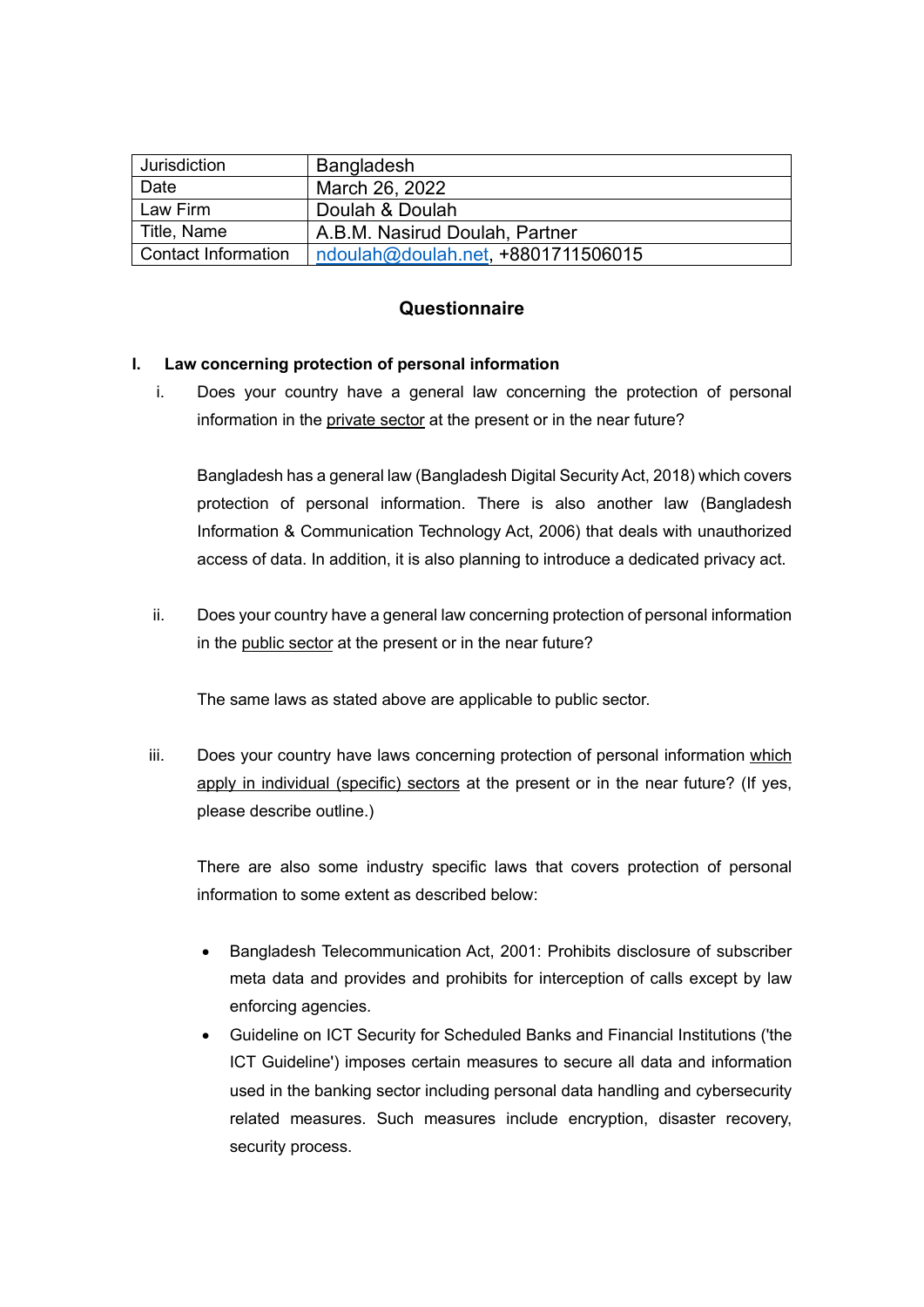- The National Blockchain Policy of Bangladesh, issued in March 2020, reemphasises cybersecurity measures in line with the Digital Security Act while confirming the feasibility of any blockchain-based platform or transaction.
- Registered practitioners of the Bangladesh Medical & Dental Council ('BMDC') are subject to professional confidentiality agreements established with patients under the Code of Medical Ethics. Moreover, the BMDC Telemedicine Guidelines require the implementation of adequate cybersecurity measures for the participating institutions.
- Digital Commerce Operational Guideline 2021 covers different aspects of data protection on technological platforms such as consent requirements for cookies etc.

**Where all of the answers to the question of I.(i), (ii) and (iii) is "no", please skip to IV.**

- **II. The basic information of the regulation concerning protection of personal information.**
	- i. Please fill in the blanks below about all the law concerning personal information mentioned at I.. (please add a reply column as necessary,)

The title of the law : (Bangladesh Information & Communication Technology Act, 2006 (Technology Act)

| $\textcircled{\scriptsize{1}}$ | definition<br>οf<br>The<br>"Personal Information" | No express definition provided                                                                                                                                                                                                                                                                                                                                                                                                                                                                                                                                                                                                |
|--------------------------------|---------------------------------------------------|-------------------------------------------------------------------------------------------------------------------------------------------------------------------------------------------------------------------------------------------------------------------------------------------------------------------------------------------------------------------------------------------------------------------------------------------------------------------------------------------------------------------------------------------------------------------------------------------------------------------------------|
| $^{\circledR}$                 | The scope in which the<br>law applies             | This law prohibits unauthorized access of any data in<br>any system without the consent of the data owner.<br>Whoever commits the offence of disclosing confidential<br>and private information shall be punishable with<br>imprisonment for a term that may extend to two years,<br>and/or with a fine which may extend to BDT 200,000.                                                                                                                                                                                                                                                                                      |
| ③                              | The territorial scope                             | Following are the territorial scope for this law:<br>if any person commits an offence or contravention<br>outside of Bangladesh which is punishable under<br>these provisions, then this Act shall apply as if they<br>had committed such offence or contravention in<br>Bangladesh;<br>if any person commits an offence or contravention<br>in Bangladesh under these provisions from<br>outside Bangladesh using a computer, computer<br>system, or computer network located<br>in.<br>Bangladesh, then these provisions shall apply as<br>if the entirety of the offence or contravention took<br>place in Bangladesh; and |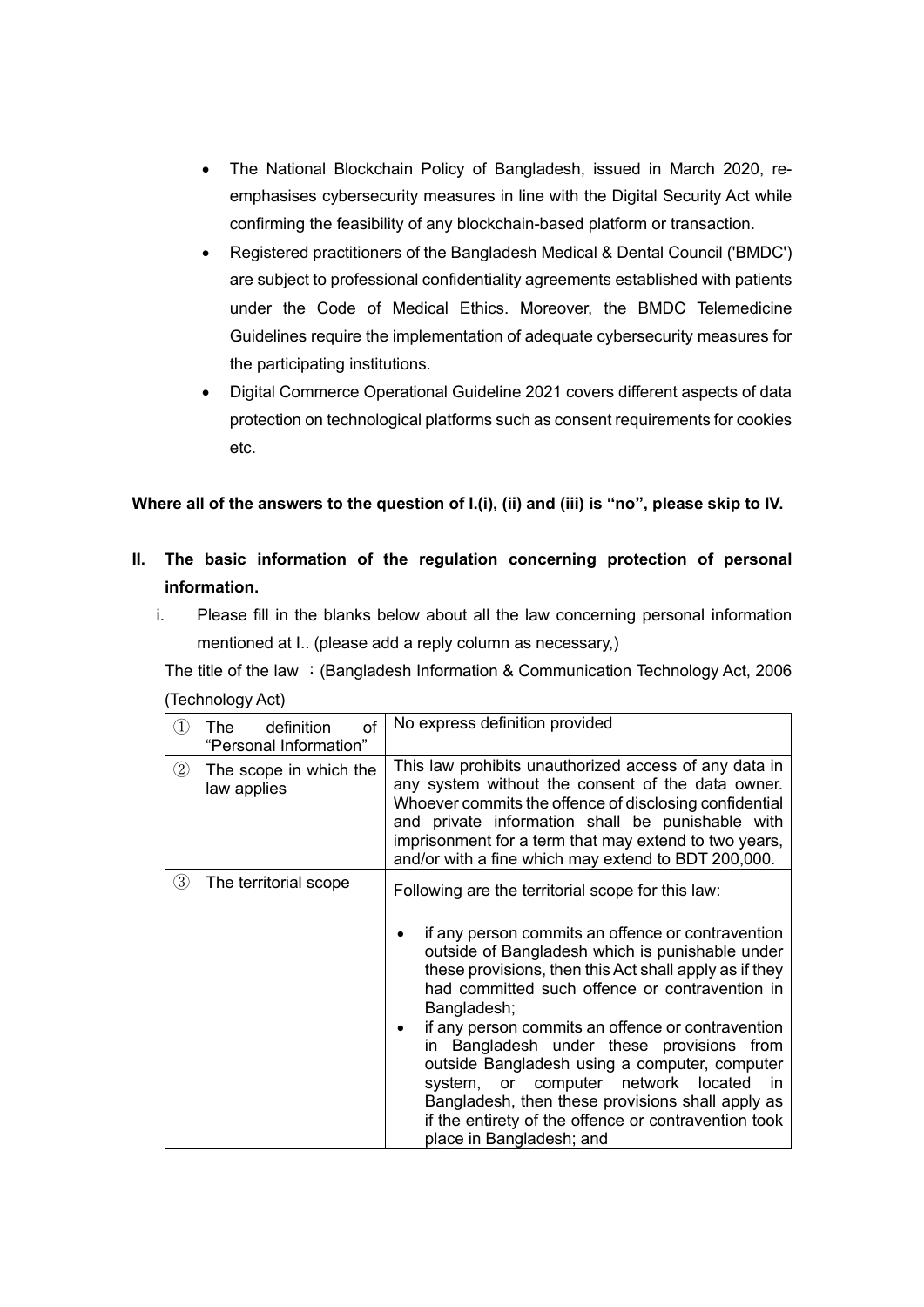| • if any person from within Bangladesh commits<br>offence or contravention outside of Bangladesh<br>under these provisions, then these provisions<br>shall apply against them as if the entire process of<br>the offence or contravention took place in<br>Bangladesh. |
|------------------------------------------------------------------------------------------------------------------------------------------------------------------------------------------------------------------------------------------------------------------------|
|------------------------------------------------------------------------------------------------------------------------------------------------------------------------------------------------------------------------------------------------------------------------|

| The title of the law : Bangladesh Digital Security Act, 2018 (Digital Security Act) |  |  |  |
|-------------------------------------------------------------------------------------|--|--|--|
|                                                                                     |  |  |  |

| $\circled{1}$ | definition<br>The<br>of<br>"Personal Information" | Personal data is not expressly defined. However, the<br>Digital Security Act expressly defines 'identity<br>information' as any information which is biological or<br>physical or any other information which uniquely or<br>jointly with other information can identify a person<br>(which includes body corporates) or system, whose<br>name, photograph, address, date of birth, mother's<br>name, father's name, signature, national identification<br>card, birth and death registration number, finger print,<br>passport number, bank account number, driving<br>licence, E-TIN number (i.e. electronic tax identification<br>number), electronic or digital signature, user name,<br>credit or debit card number, voice print, retina image,<br>iris image, DNA profile, security related personal data,<br>or any other identification which, due to the facilitation<br>of technology, is easily available. |
|---------------|---------------------------------------------------|-----------------------------------------------------------------------------------------------------------------------------------------------------------------------------------------------------------------------------------------------------------------------------------------------------------------------------------------------------------------------------------------------------------------------------------------------------------------------------------------------------------------------------------------------------------------------------------------------------------------------------------------------------------------------------------------------------------------------------------------------------------------------------------------------------------------------------------------------------------------------------------------------------------------------|
| $\circled{2}$ | The scope in which the<br>law applies             | If any person without any legal authority collects, sells,<br>takes possession, supplies or uses any person's<br>identity information, then this activity will be an offence<br>under the Act. If any person commits any such offence,<br>the person may be punished with imprisonment for a<br>term not exceeding five years and/or a fine not<br>exceeding BDT 500,000 (approx. $€4,970$ ).<br>In addition, this law prohibits unauthorized access of<br>any data in any system without the consent of the data<br>owner.                                                                                                                                                                                                                                                                                                                                                                                           |
| $\circled{3}$ | The territorial scope                             | Following are the territorial scope for this law:<br>if any person commits an offence or contravention<br>outside of Bangladesh which is punishable under<br>these provisions, then this Act shall apply as if they<br>had committed such offence or contravention in<br>Bangladesh;<br>if any person commits an offence or contravention<br>in Bangladesh under these provisions<br>from<br>outside Bangladesh using a computer, computer<br>computer<br>network<br>located<br>system,<br>or<br>in.<br>Bangladesh, then these provisions shall apply as<br>if the entirety of the offence or contravention took<br>place in Bangladesh; and<br>if any person from within Bangladesh commits<br>offence or contravention outside of Bangladesh                                                                                                                                                                        |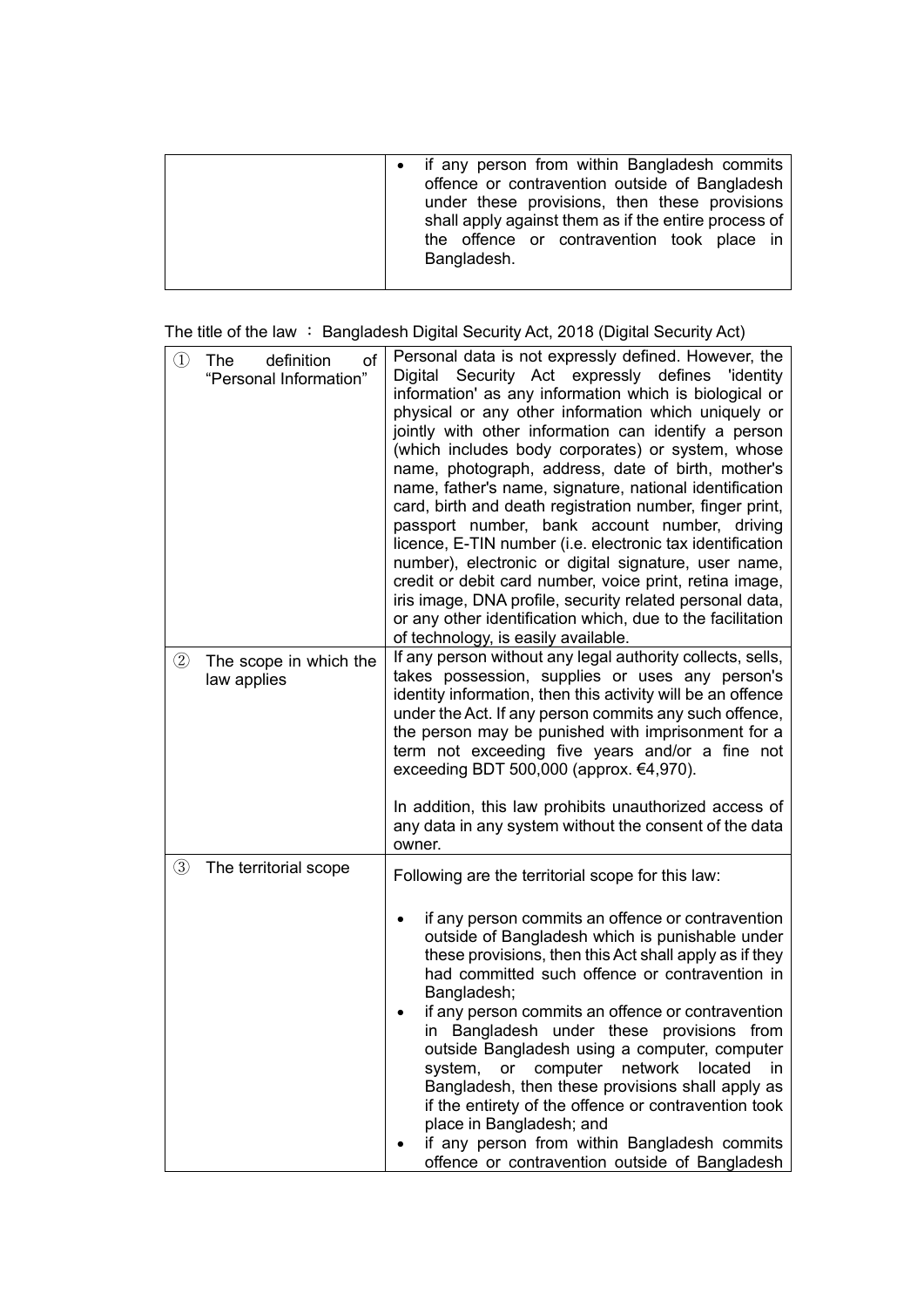| under these provisions, then these provisions<br>shall apply against them as if the entire process of |
|-------------------------------------------------------------------------------------------------------|
| the offence or contravention took place in<br>Bangladesh.                                             |

ii. If there are any special instructions about the laws, please describe them.

These have been addressed above.

# **III. OECD Privacy Principles**

i. If there are any provision of law which embody each OECD Privacy Principle in your country, please describe the outlines. [https://www.oecd.org/sti/ieconomy/oecdguidelinesontheprotectionofprivacyandtran](https://www.oecd.org/sti/ieconomy/oecdguidelinesontheprotectionofprivacyandtransborderflowsofpersonaldata.htm) [sborderflowsofpersonaldata.htm](https://www.oecd.org/sti/ieconomy/oecdguidelinesontheprotectionofprivacyandtransborderflowsofpersonaldata.htm)

These provisions have not been expressly adopted. However, the above said legislations address some of these principles as stated below:

(a) Collection Limitation Principle

As per Digital Security Act, if any person without any legal authority collects, sells, takes possession, supplies, or uses any person's identity information, then that activity will be an offence under the Act.

The data subject may give his/her prior specific informative consent for processing or relevant purpose irrespective of any consideration. In addition to prior specific informative consent, consent may also be granted on terms inserted in the related contract for the subject matter. The person may supply data on their own with some pre-determined usage granted. In order the to get the consent from the data subject, as stated above, the data controller can either grant prior specific informative consent or such consent may also be granted on terms inserted in the related contract for the subject matter. In addition to consent, the data controller can also process data to which they are contractually or statutorily authorized to process without any additional consent.

(b) Data Quality Principle

There is no provision relating to this.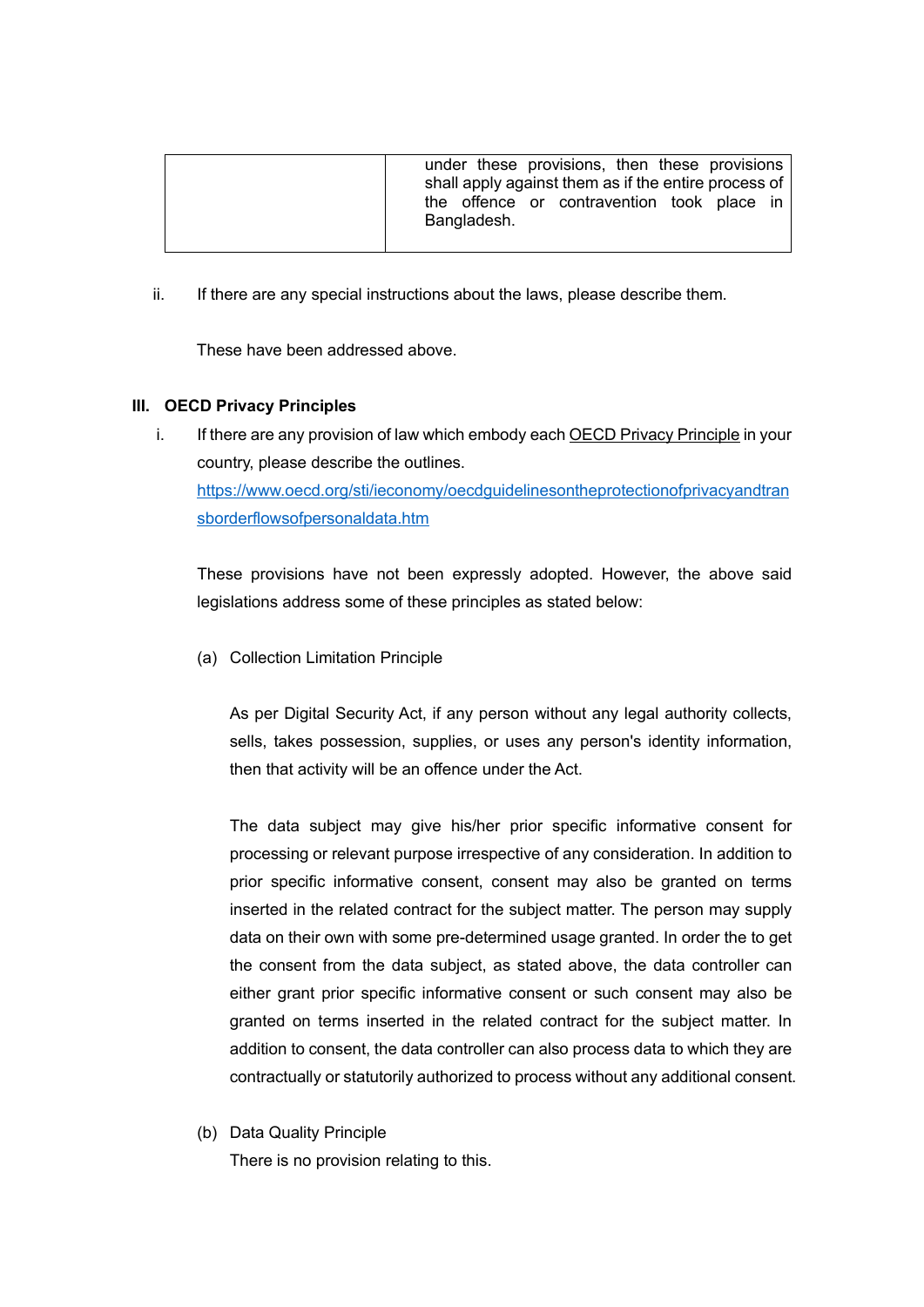(c) Purpose Specification Principle

#### (d) Use Limitation Principle

The data subject may give his/her prior specific informative consent for processing or relevant purpose irrespective of any consideration. In addition to prior specific informative consent, consent may also be granted on terms inserted in the related contract for the subject matter. The person may supply data on their own with some pre-determined usage granted. In order the to get the consent from the data subject, as stated above, the data controller can either grant prior specific informative consent or such consent may also be granted on terms inserted in the related contract for the subject matter. In addition to consent, the data controller can also process data to which they are contractually or statutorily authorized to process without any additional consent. Use is limited to the extent consent has been accorded for. Access and use of data belonging to a data user on the grounds of public interest is only allowed by law enforcement agencies per the Digital Security Agency.

- (e) Security Safeguards Principle Not addressed.
- (f) Openness Principle Not addressed.
- (g) Individual Participation Principle Not addressed.
- (h) Accountability Principle

There is no provision on accountability principle. As per Section 52 of the Consumers' Rights Protection Act, 2009, whoever, in violation of any prohibition under any law for the time being in force, does any act which is detrimental to a service receiver's life or security, shall be punishable to imprisonment for a period not exceeding three years and/or a fine not exceeding BDT 200,000 (approx. €1,980). Under Section 53, any service provider who by its negligence,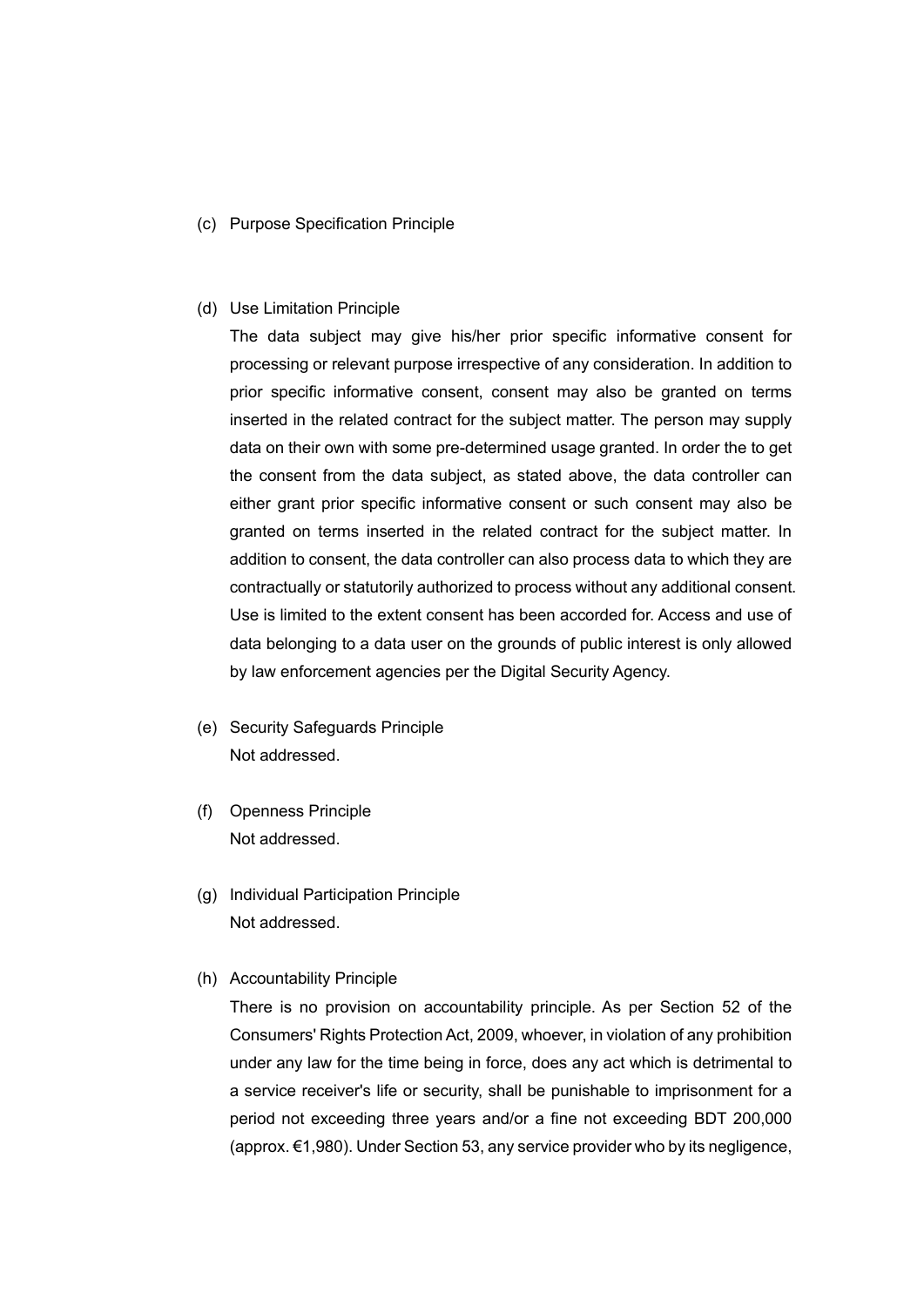irresponsibility, or carelessness damages the service receiver's finances or health, or causes death, shall be punishable to imprisonment for a period not exceeding three years and/or a fine not exceeding BDT 200,000 (approx.  $€1,980$ ). In addition, the consumer may be entitled to claim damages.

ii. If there are any sectors in which any laws exclude the application of each OECD Privacy Principle, please describe the outline.

OECD Privacy Principle has not been expressly adopted and there is no sector in which any laws exclude the application of each OECD Privacy Principle.

- (a) Collection Limitation Principle
- (b) Data Quality Principle
- (c) Purpose Specification Principle
- (d) Use Limitation Principle
- (e) Security Safeguards Principle
- (f) Openness Principle
- (g) Individual Participation Principle
- (h) Accountability Principle

# **IV. Data Localization and Government Access**

In your country, are there any systems having an impact on the rights of data subjects such as comprehensive government access to personal data or Data Localization? If yes, please describe them.

Under current framework there is no data localization requirements except for telecom sector where localization or certain aggregation points are mandatory.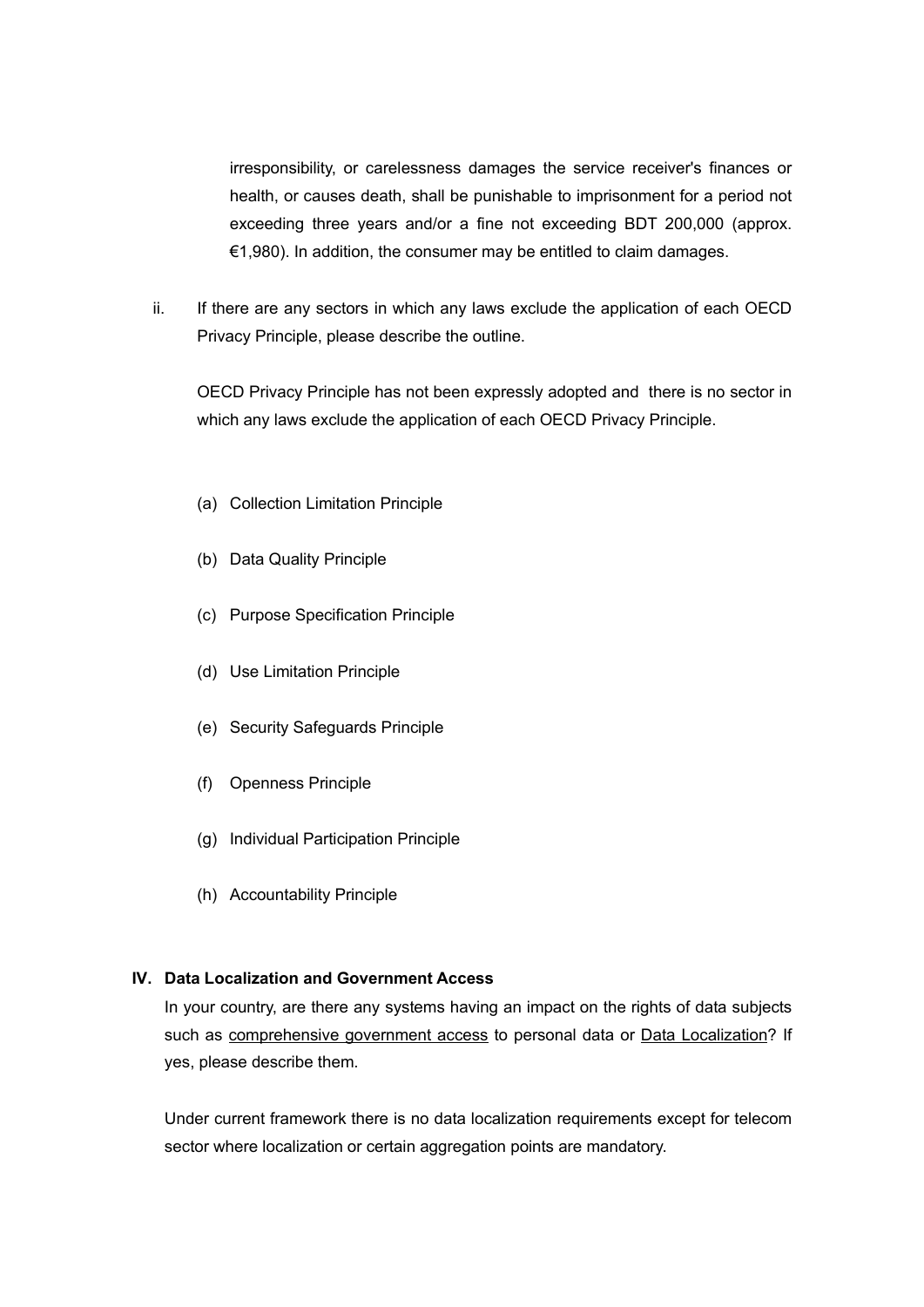## **Technology Act:**

Pursuant to the Technology Act, the [Government of Bangladesh](https://bangladesh.gov.bd/index.php) ('the Government') has the power to intercept data provided that certain conditions are fulfilled. In particular, Section 46 of the Technology Act, which is an exception to the general rule for maintenance of privacy and secrecy of information, provides that the Government may intercept data where it is satisfied that such interception is necessary in the interest of:

- the sovereignty, integrity, or security of the state;
- friendly relations with foreign states;
- public order;
- for preventing incitement to the commission of any cognisable offence relating to the above; or
- for investigation of any offence.

The Government may, by order, direct any agency of the appropriate government authority to intercept, monitor or decrypt, or cause to be intercepted, monitored, or decrypted, any information generated, transmitted, received, or stored in any computer resource. Section 46 of the Technology Act empowers the Government to intercept, monitor, or decrypt any information, including information of a personal nature in any computer resource. Where the information is such that it ought to be divulged in the public interest, the Government may require disclosure of such information. Information relating to anti-national activities which are against national security, breaches of the law or statutory duty or fraud may come under this category.

Under the above circumstances, the controller, appointed by the Government, can direct a subscriber to extend facilities to decrypt, intercept, and monitor information. The scope of Section 69 of the Technology Act includes both interception and monitoring along with decryption for the purpose of investigating cybercrimes. The controller may, by notification in the [Bangladesh Government Press](https://www.dpp.gov.bd/bgpress/index.php/document/gazettes/140) or in the electronic gazette, declare any computer, computer system, or computer network to be a protected system and authorise applicable persons to secure access to protected systems.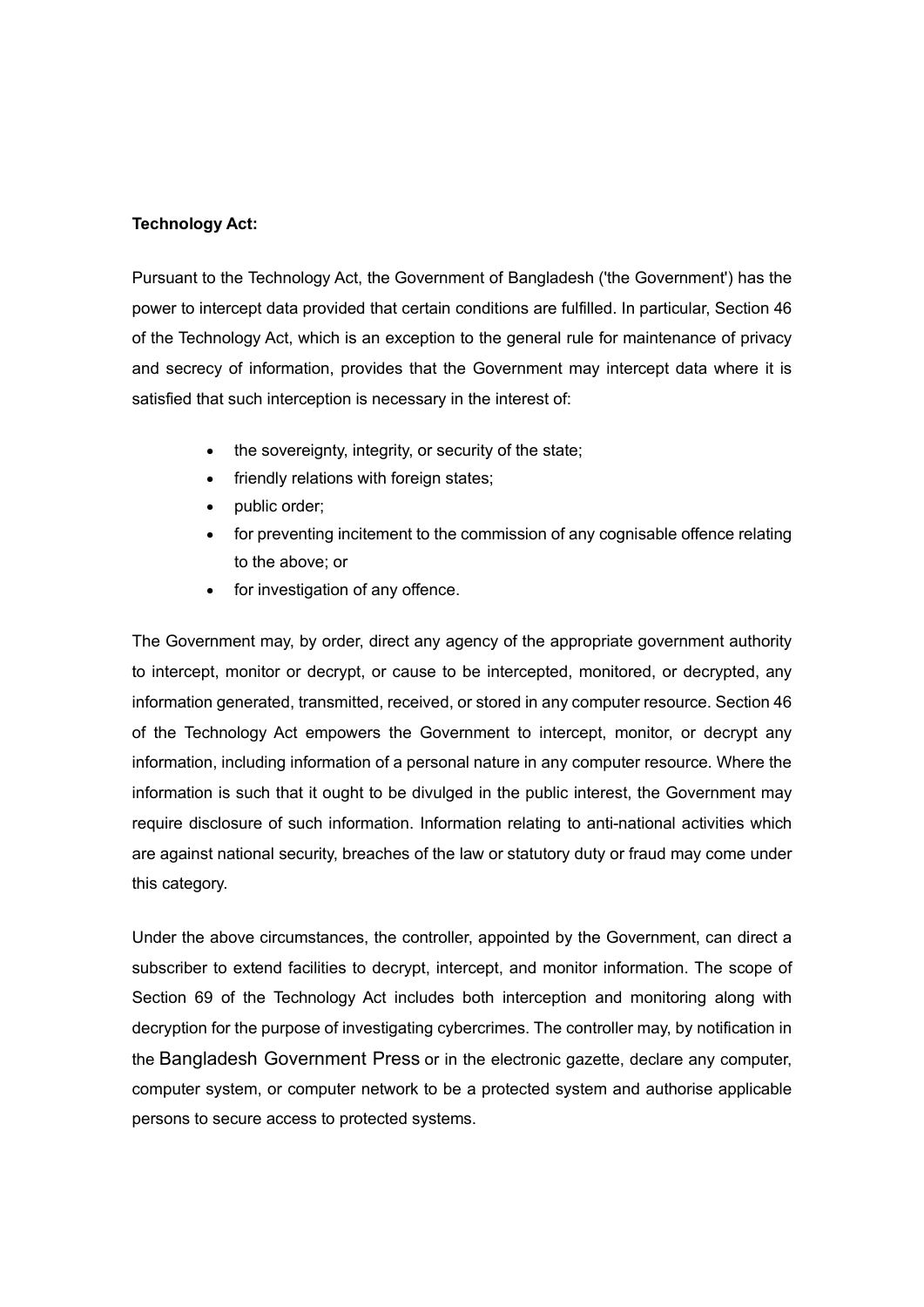## **The Digital Security Act**

Under the Digital Security Act, if any data or information published or propagated in digital media regarding a subject that comes under the purview of the Director General which threatens data security, then the Director General can request the relevant regulatory authority to remove or block said data or information as appropriate.

#### **Telecommunication Act**

Under section 97(Ka) of the Telecommunication Act, 2001 (BTA) on the grounds of national security and public order, the government may empower certain government authorities (intelligence agencies, national security agencies, investigation agencies, or any officer of any law enforcement agency) to suspend or prohibit the transmission of any data or any voice call, and record or collect user information relating to any subscriber to a telecommunications service. This widely drafted provision encompasses interception capabilities. The relevant telecoms operator must provide full support to the empowered authority to use such powers. The BTRA (Bangladesh Telecom Regulatory Commission) does not provide for any time limits on these powers. As a result, an interception may last for as long as the agency implementing the interception decides.

Under the broad powers granted in section 97(Ka) on the grounds of national security and public order, the government may require a telecommunications operator to keep records relating to the communications of a specific user. However, when considering whether to give a retention request, the relevant government agency would need to consider the technical resources and capabilities of the operator to retain information.

## **V. The Data Protection Authority**

If there is the data protection authority, please write down the name and address of the authority

Under the Digital Security Act the National Digital Security Council has been entrusted with the authority that can formulate and issue data protection guidance as and when required. However, for executive matters such as blocking a content or decrypt a data source, the Digital Security Agency has the executive power. However, these are the